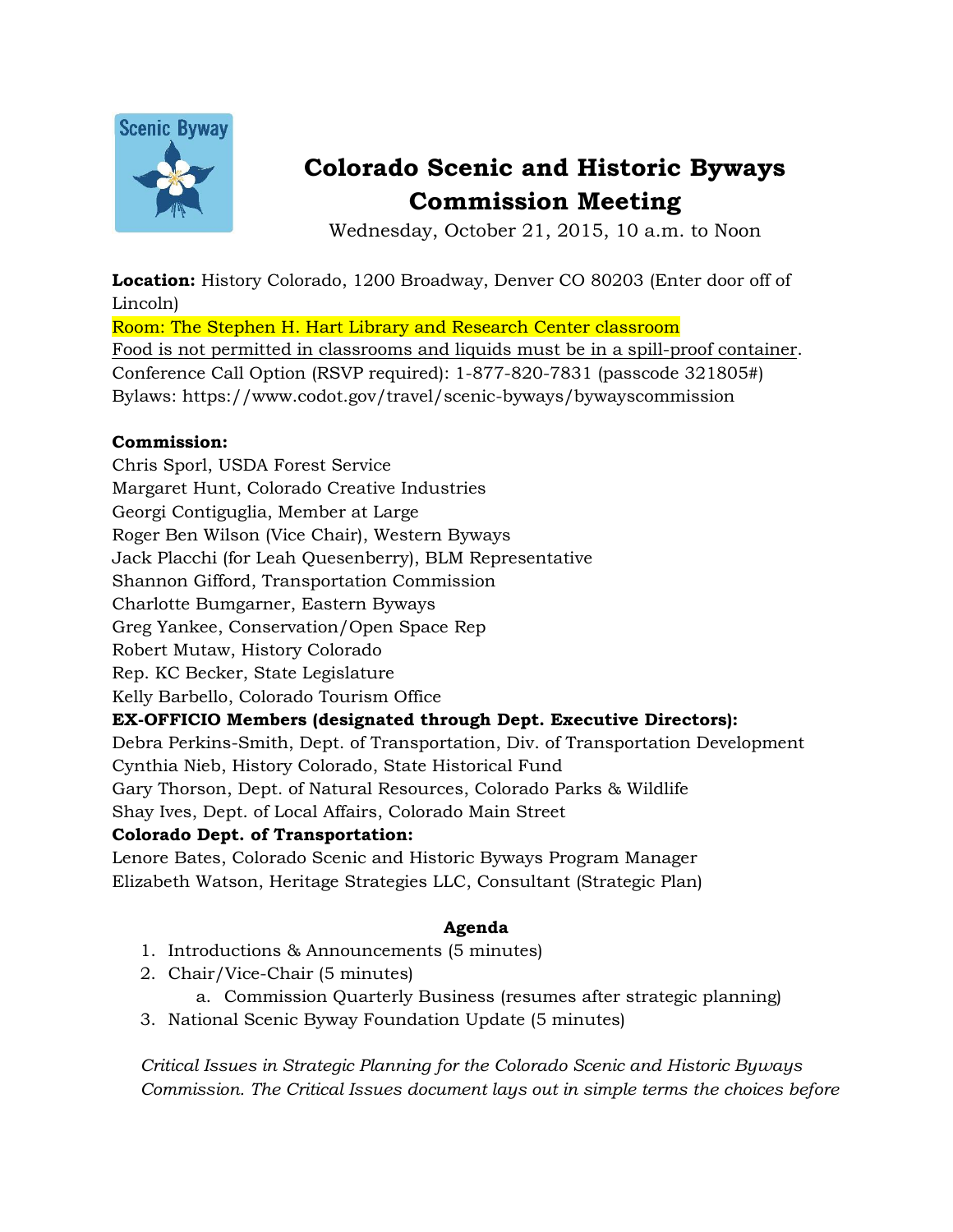*the Colorado Scenic and Historic Byways Commission. In even simpler terms, here are the choices it describes*:

- 4. Leadership (45 minutes)
	- a. Which of the five scenarios for reconfiguration of its leadership/structure should the Commission pursue?
	- b. What refinements and details does the Commission wish to add to the chosen scenario?
- 5. Protocols (Assuming Scenario #5 is not what the Commission wishes to pursue, then we have these questions) (10 minutes):
	- a. Can we adopt the Ohio protocol?
	- b. Whether yea or nay to the question above, how should the Ohio protocol be refined?
- 6. Funding (30 minutes)
	- a. What should the strategic plan call for in the way of commitments from each member agency, and what should be the timing/process pursued by the Commission? (money, staff time, policy changes; much of this might be stopgap/"phase 1" prior to pursuit of state funding, if #6 is decided that way)
	- b. Should the Commission pursue state funding?
	- c. If yea to the question above, what refinements and details does the Commission wish to add?
- 7. Implementation (10 minutes)
	- a. Should the strategic plan be presented to the Transportation Commission?
	- b. If yea to the question above, how would the Commission like to proceed? (Answer such questions as, when to go to the TC in relation to the plan? And, should you also request a meeting with the CDOT executive?) [THIS ONE IS NOT IN THE "CRITICAL ISSUES" PIECE]
- 8. Meeting Recap (5 minutes)
- 9. Next Meeting (5 minutes) Schedule next year's meetings & locations via email/Doodle

# **Attachments:**

Critical Issues Ohio Scenic Byway Program Guidance Summary For Discussion COSHB Matrix

*Retreat #1 & #2 Notes available online at: <https://www.codot.gov/travel/scenic-byways/bywayscommission/meeting-notes>*

# **Program Vision:**

Guiding travelers to experience and be inspired by treasured places that comprise Colorado's Scenic and Historic Byways. (Commission Approved 5/14/13)